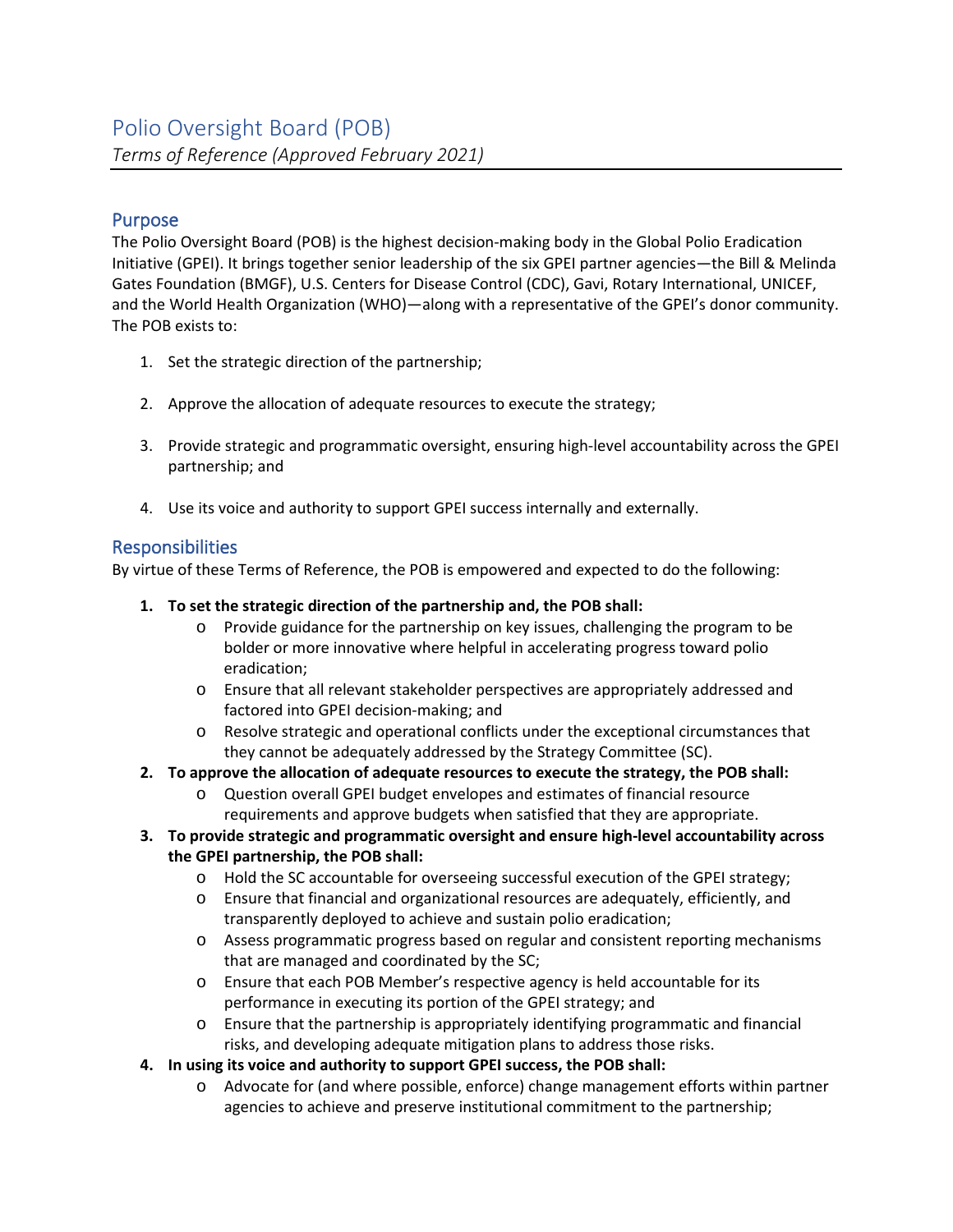- o Ensure internal institutional barriers to effective implementation of the polio eradication strategy are removed; required resources are provided; and systems are streamlined such that the GPEI strategy can be optimally executed;
- o Engage in external advocacy with donors, governments, and other stakeholders whose support is essential to the success of polio eradication activities;
- o Discuss and resolve inter-agency barriers to partnership success when they arise; and
- o As appropriate and necessary, resolve agency-specific staff performance issues that significantly hinder eradication progress.

# Composition & Secretariat

The POB will consist of seven (7) Members representing the six (6) partner agencies plus one (1) donor representing the broader donor community. Recommended membership is as follows:

- **Bill & Melinda Gates Foundation**: President of Global Development
- **Gavi**: Chief Executive Officer
- **Rotary International**: Chair, International PolioPlus Committee
- **U.S. Centers for Disease Control**: Director
- **UNICEF**: Executive Director
- **World Health Organization**: Director-General
- **Donor Community Seat**: Rotating

### Donor Selection

The donor seat shall be filled by a representative selected by the donor community, provided the following:

- The donor representative must possess the stature, knowledge, and authority to allow effective engagement with partner agency heads as peers
- The donor representative must commit to full participation in POB meetings for the duration of their term
- The U.S. Government is not permitted to hold the donor seat as its interests are already represented on the POB by the CDC

The donor representative shall serve a twelve (12) month term, renewable or rotating without restriction at the discretion of the broader donor community.

### Chair Selection and Role

- The POB shall be chaired by a representative of one of the six partner agencies. The Chair will be selected by a majority vote of POB Members
- The Chair's term will run for twenty-four (24) months, and no agency shall serve as chair for consecutive terms
- The Chair, working in collaboration with the POB Secretariat, shall be responsible for POB meeting agendas

### Secretariat Selection and Role

• The Chair's agency shall fill the role of POB Secretariat. There shall be one individual designated as the primary contact for the Secretariat, regardless of how many individuals actively work to support the POB in its activities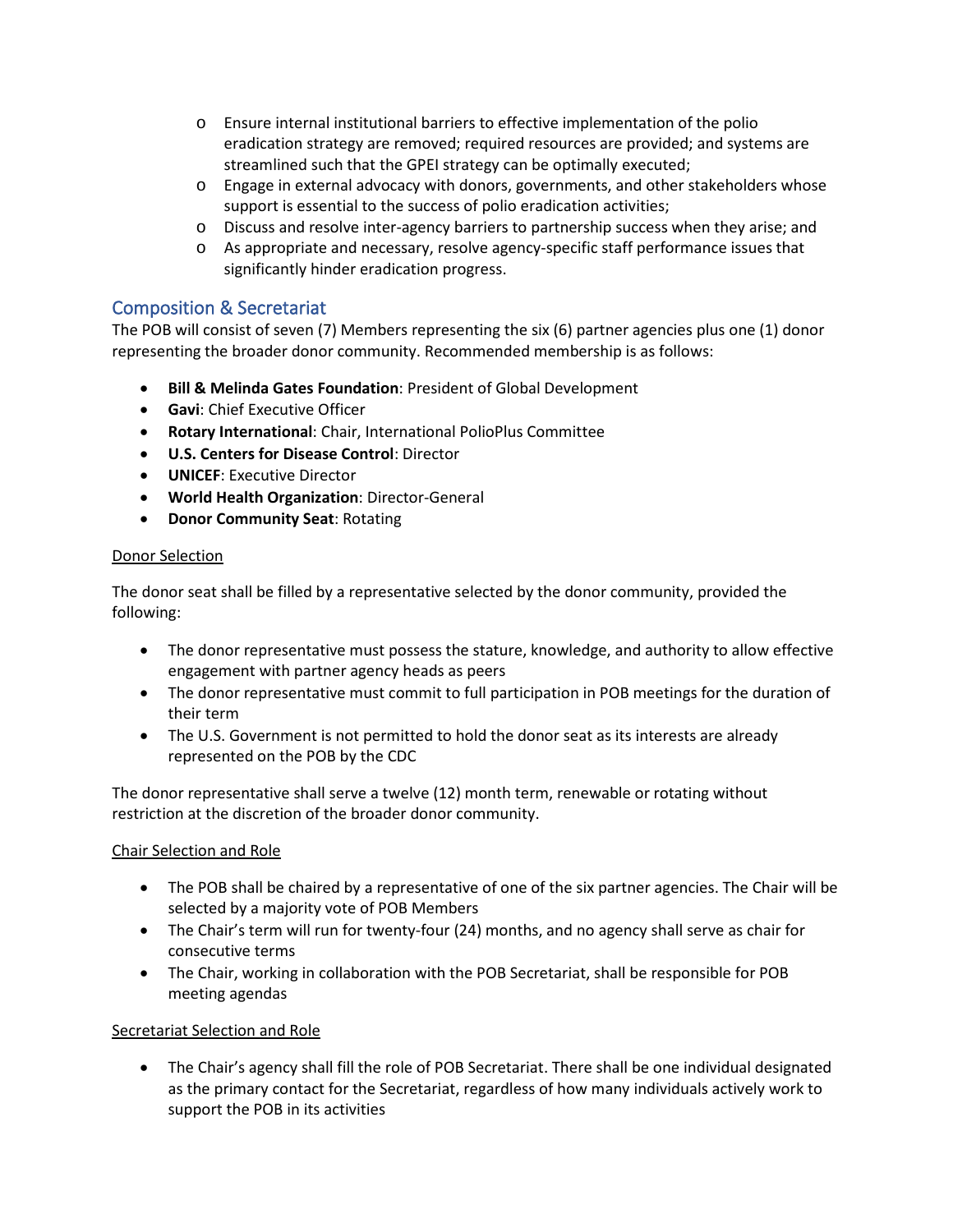- The POB Secretariat shall work in collaboration with the SC and Executive Management Unit (EMU) to compile the agenda
- The POB Secretariat shall be responsible for distributing any required meeting materials to POB Members and any other meeting participants no fewer than fourteen (14) calendar days in advance of each meeting
- The POB Secretariat shall also document and circulate meeting minutes to both the POB and SC for approval following the meeting. Approved minutes will be posted to the GPEI website for public review

### Accountability

### Reporting

As the most senior body within the partnership, the POB as a group does not report to any other structure. However, while recognizing that POB Members are directly accountable to their individual partner agencies, Members affirm that they will operate within their authority to ensure the success of the partnership, and enable their agency staff to do the same.

### Decision-Making

- Each POB Member shall have one vote. That vote may be exercised by either the POB Member, or by someone the Member specifically identifies as their designee
- Quorum shall be defined as the presence of at least five (5) POB Members. No votes may be taken in the absence of a quorum
- POB decisions shall be considered final with the affirmative vote of at least five (5) POB Members

# Rhythm of Business

### Meeting Scheduling

- POB meetings shall be held at least four (4) times per year, on a schedule to be determined by the Chair (in collaboration with the POB Secretariat).
- Meetings will be set with a minimum of three (3) weeks' notice, and every reasonable effort will be made to ensure that scheduling is amenable to all POB Members.

#### Meeting Participation

- POB Members and the POB Secretariat are expected to attend all POB meetings. If a POB Member is unable to attend, the Member should communicate their absence in advance and provide the name and contact information of a designated replacement representative
- Additional participation in POB meetings is by invitation only. A standing invitation exists for the following groups, but the POB may decide to revoke that invitation for any meeting:
	- o SC Members
	- o WHO and UNICEF Regional Directors
- It is anticipated that, as necessary and appropriate in accordance with the Chair's discretion, invitations to attend shall also be extended to the following groups and/or individuals:
	- o Chair of the Independent Monitoring Board
	- o Co-Chairs of the Polio Partners Group
	- o Government representatives of polio-endemic countries
	- o Major Donors